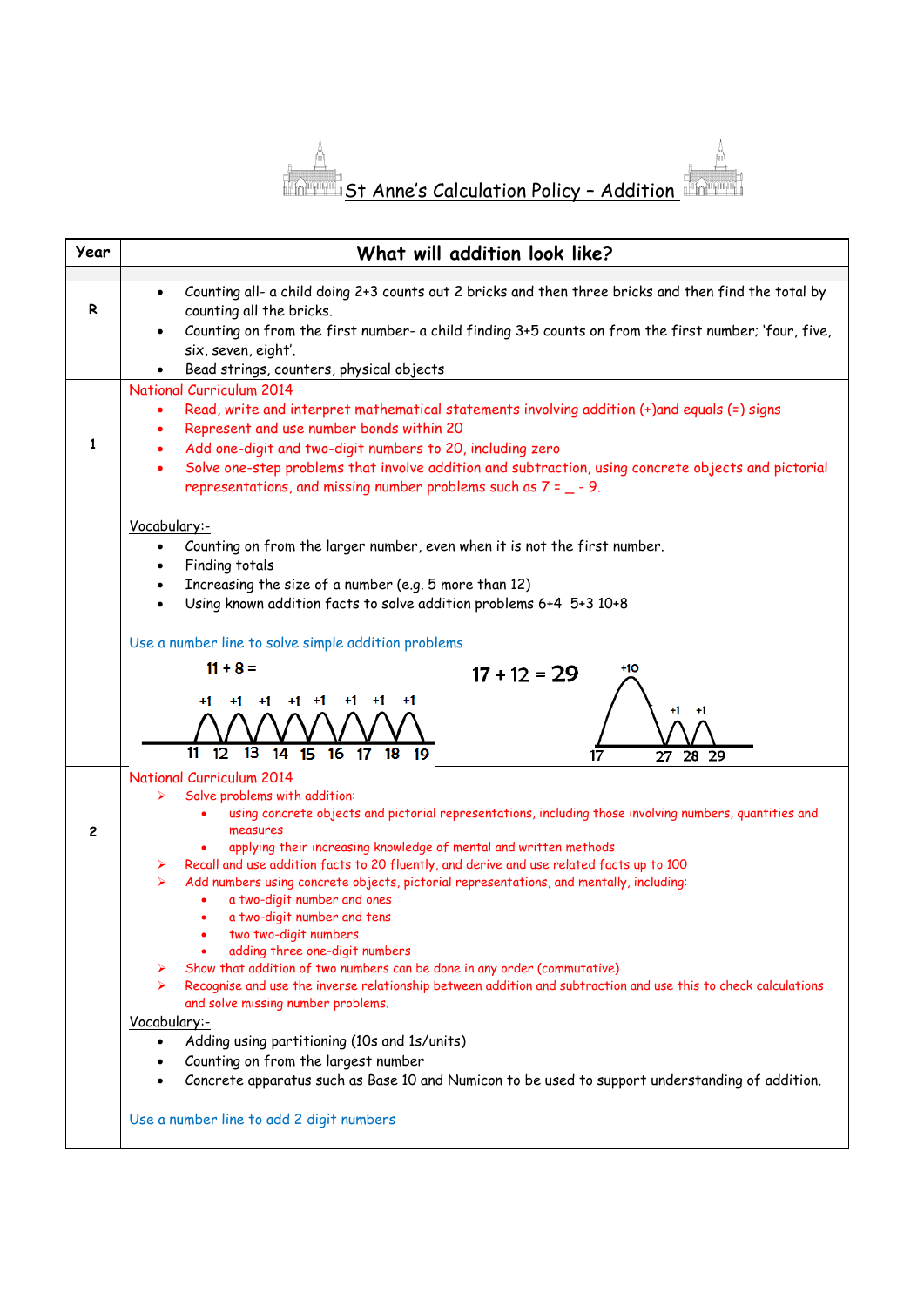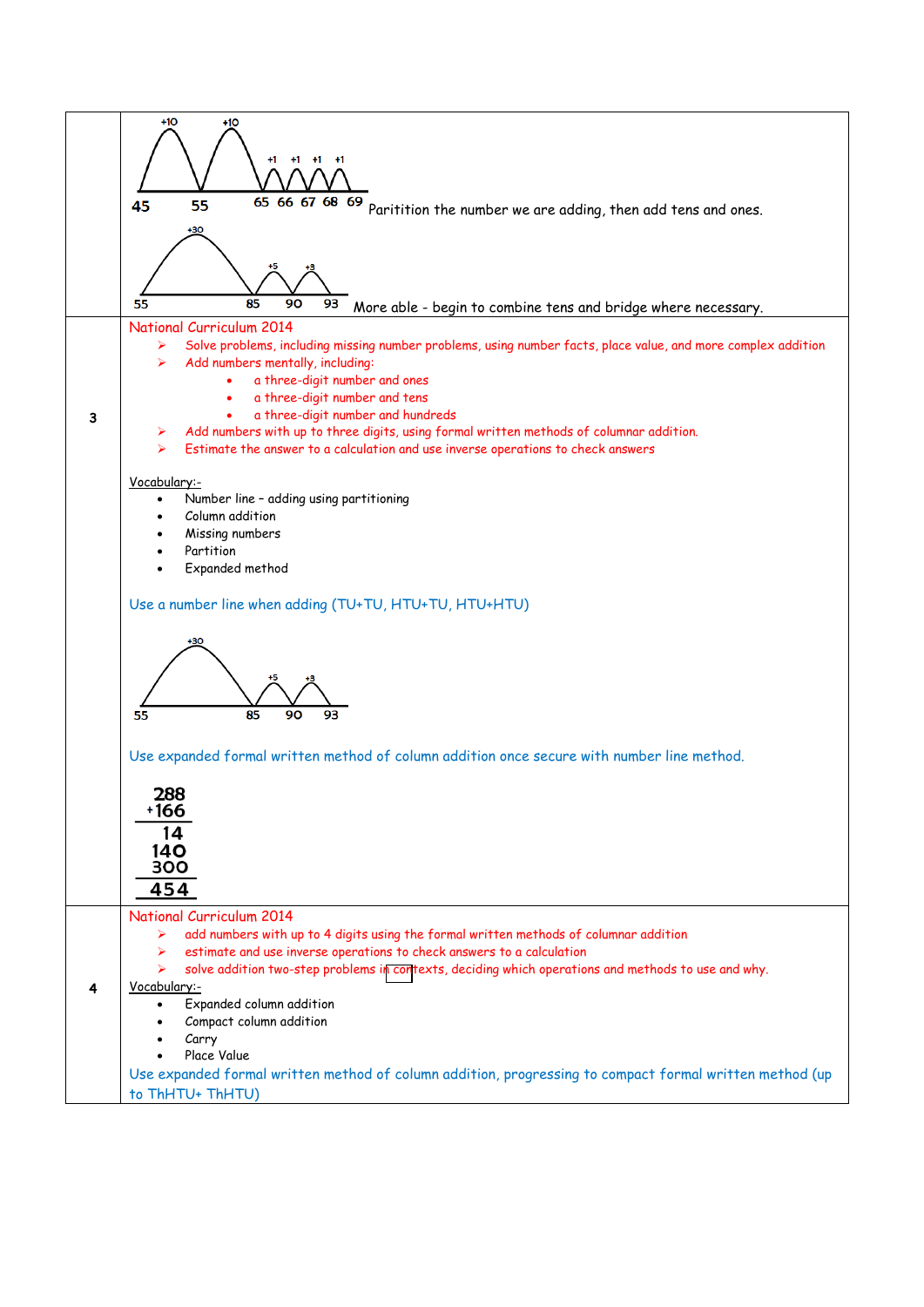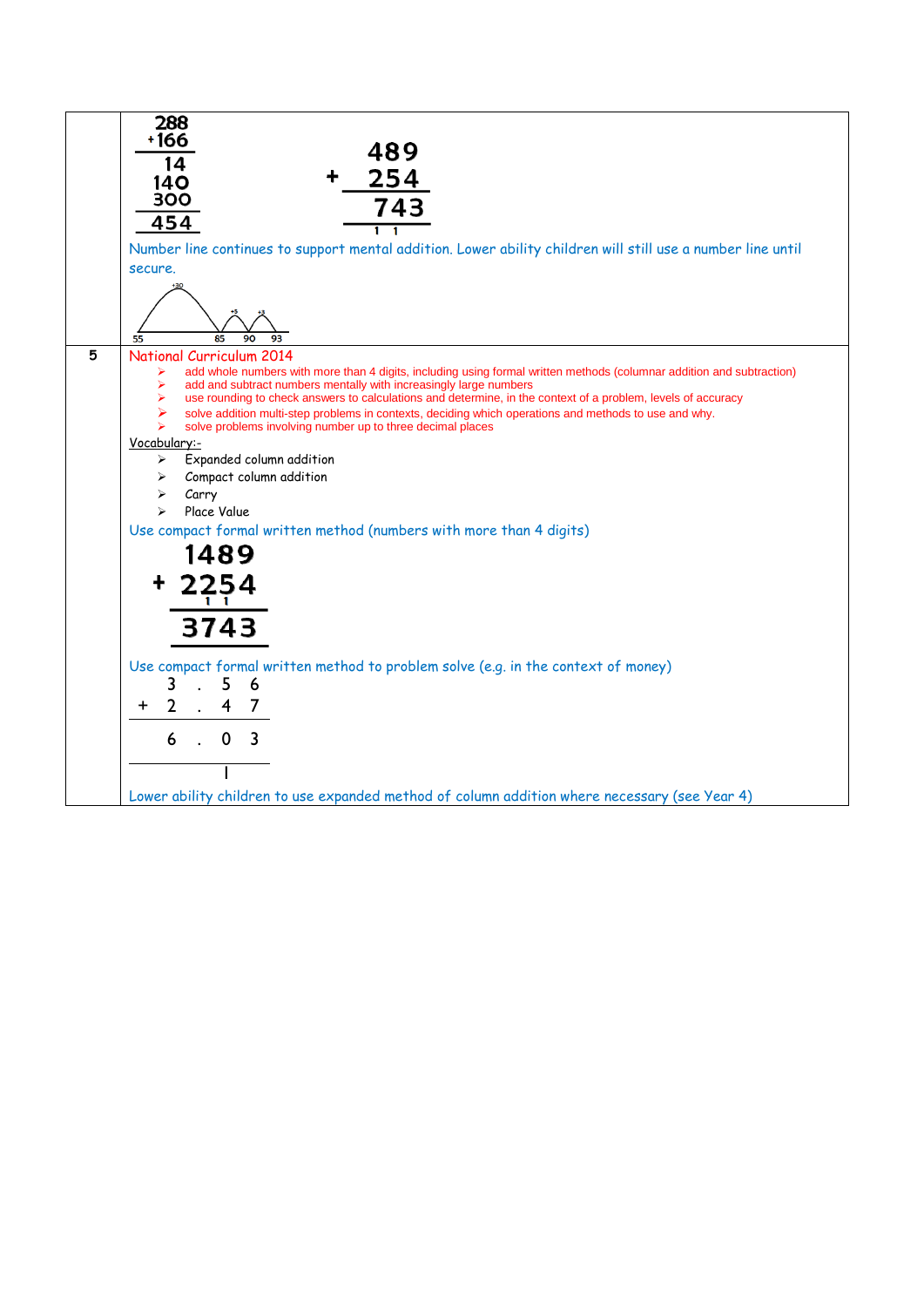| ➤<br>➤<br>➤<br>➤<br>➤<br>$\blacktriangleright$ |   | accuracy.                |                                            |                | solve addition and subtraction multi-step problems in contexts, deciding which operations and methods to use and why<br>perform mental calculations, including with mixed operations and large numbers<br>identify common factors, common multiples and prime numbers<br>use their knowledge of the order of operations to carry out calculations involving the four operations<br>solve problems involving addition, subtraction, multiplication and division<br>use estimation to check answers to calculations and determine, in the context of a problem, an appropriate degree of<br>Use compact formal written method to support problem solving. |
|------------------------------------------------|---|--------------------------|--------------------------------------------|----------------|---------------------------------------------------------------------------------------------------------------------------------------------------------------------------------------------------------------------------------------------------------------------------------------------------------------------------------------------------------------------------------------------------------------------------------------------------------------------------------------------------------------------------------------------------------------------------------------------------------------------------------------------------------|
|                                                |   |                          |                                            |                |                                                                                                                                                                                                                                                                                                                                                                                                                                                                                                                                                                                                                                                         |
|                                                |   |                          |                                            |                |                                                                                                                                                                                                                                                                                                                                                                                                                                                                                                                                                                                                                                                         |
|                                                |   |                          |                                            |                |                                                                                                                                                                                                                                                                                                                                                                                                                                                                                                                                                                                                                                                         |
|                                                |   |                          |                                            |                |                                                                                                                                                                                                                                                                                                                                                                                                                                                                                                                                                                                                                                                         |
|                                                |   |                          |                                            |                |                                                                                                                                                                                                                                                                                                                                                                                                                                                                                                                                                                                                                                                         |
|                                                |   |                          |                                            |                |                                                                                                                                                                                                                                                                                                                                                                                                                                                                                                                                                                                                                                                         |
|                                                |   |                          |                                            |                |                                                                                                                                                                                                                                                                                                                                                                                                                                                                                                                                                                                                                                                         |
|                                                |   |                          | 4                                          | $\overline{2}$ |                                                                                                                                                                                                                                                                                                                                                                                                                                                                                                                                                                                                                                                         |
|                                                | 6 | $\overline{4}$           | $\mathbf{3}$                               | $\overline{2}$ |                                                                                                                                                                                                                                                                                                                                                                                                                                                                                                                                                                                                                                                         |
|                                                |   |                          |                                            |                |                                                                                                                                                                                                                                                                                                                                                                                                                                                                                                                                                                                                                                                         |
|                                                |   |                          |                                            |                |                                                                                                                                                                                                                                                                                                                                                                                                                                                                                                                                                                                                                                                         |
|                                                |   |                          |                                            |                |                                                                                                                                                                                                                                                                                                                                                                                                                                                                                                                                                                                                                                                         |
|                                                |   |                          |                                            |                |                                                                                                                                                                                                                                                                                                                                                                                                                                                                                                                                                                                                                                                         |
|                                                |   |                          |                                            |                |                                                                                                                                                                                                                                                                                                                                                                                                                                                                                                                                                                                                                                                         |
|                                                |   | 9                        | 4                                          | 4              |                                                                                                                                                                                                                                                                                                                                                                                                                                                                                                                                                                                                                                                         |
|                                                |   |                          |                                            |                |                                                                                                                                                                                                                                                                                                                                                                                                                                                                                                                                                                                                                                                         |
|                                                |   |                          |                                            |                |                                                                                                                                                                                                                                                                                                                                                                                                                                                                                                                                                                                                                                                         |
|                                                |   |                          |                                            |                | Use compact formal written method to add decimals.                                                                                                                                                                                                                                                                                                                                                                                                                                                                                                                                                                                                      |
|                                                |   |                          |                                            |                |                                                                                                                                                                                                                                                                                                                                                                                                                                                                                                                                                                                                                                                         |
|                                                |   |                          |                                            |                | 0                                                                                                                                                                                                                                                                                                                                                                                                                                                                                                                                                                                                                                                       |
|                                                |   |                          |                                            |                |                                                                                                                                                                                                                                                                                                                                                                                                                                                                                                                                                                                                                                                         |
|                                                |   |                          |                                            |                |                                                                                                                                                                                                                                                                                                                                                                                                                                                                                                                                                                                                                                                         |
|                                                |   |                          |                                            |                | 7 <sub>1</sub>                                                                                                                                                                                                                                                                                                                                                                                                                                                                                                                                                                                                                                          |
| 4                                              |   |                          |                                            | 7 <sup>7</sup> | -6                                                                                                                                                                                                                                                                                                                                                                                                                                                                                                                                                                                                                                                      |
|                                                |   |                          |                                            |                |                                                                                                                                                                                                                                                                                                                                                                                                                                                                                                                                                                                                                                                         |
|                                                | 4 | 4<br>0<br>$\overline{2}$ | 7<br>6<br>$\overline{2}$<br>$\overline{2}$ | 8<br>8<br>8    | 6<br>3<br>2<br>6.85<br>$0$ .                                                                                                                                                                                                                                                                                                                                                                                                                                                                                                                                                                                                                            |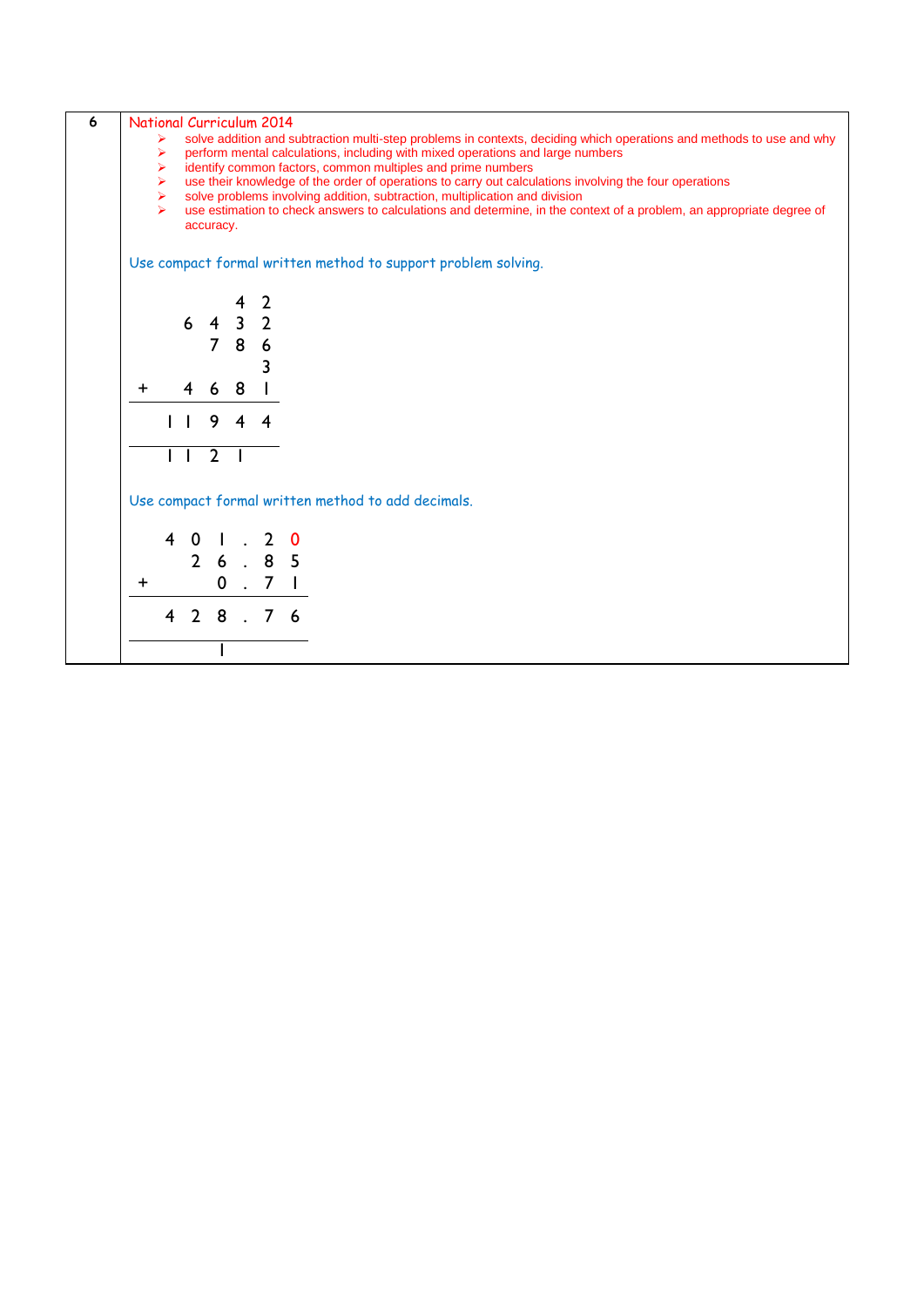$^\mathbb{Z}$ St Anne's Calculation Policy - Subtraction 2017  $^\mathbb{Z}$ 

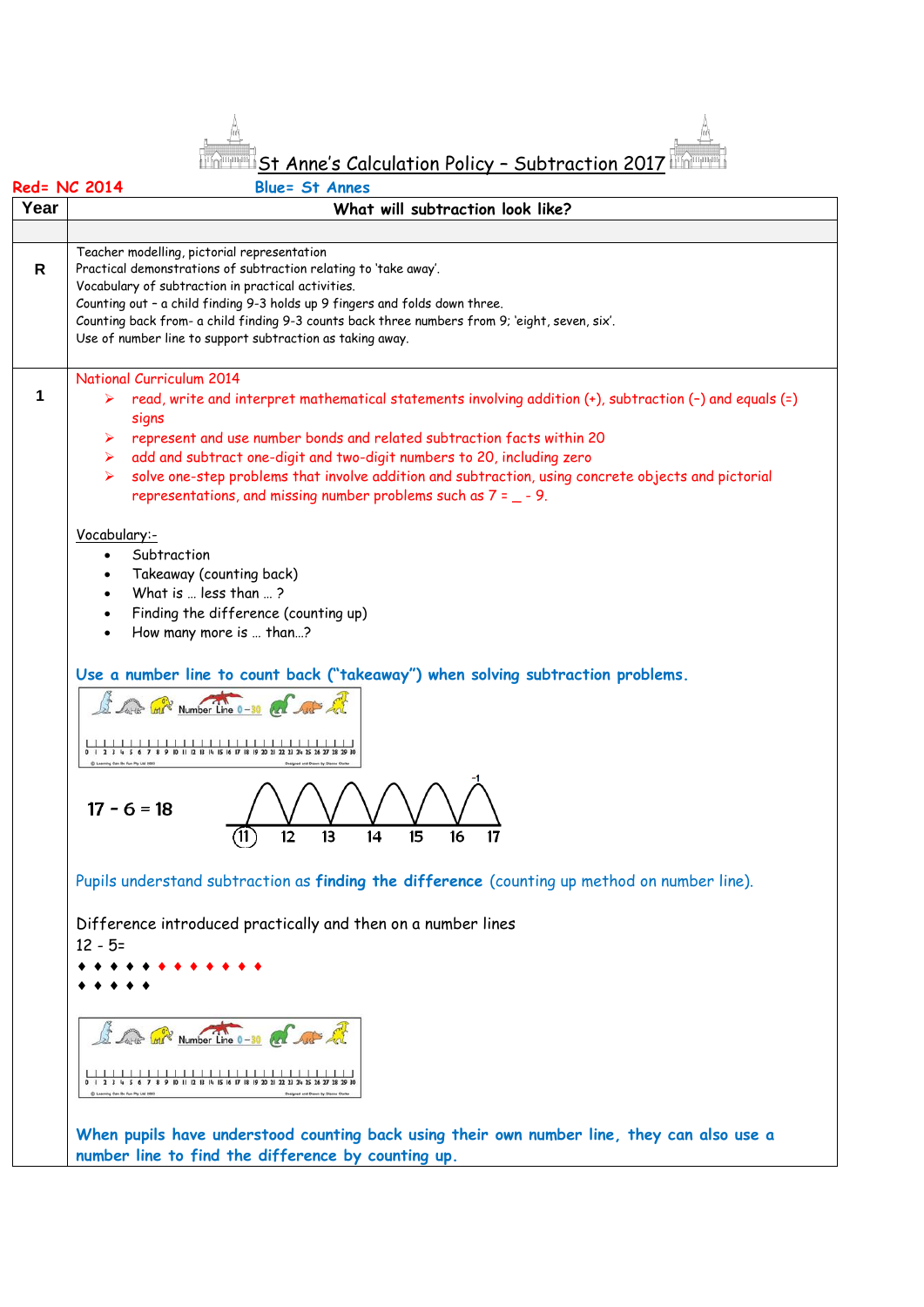



Subtracting multiples of 10 and single digit numbers in one jump (bridging through 10/100 where necessary)



**Use a number line to "find the difference"** (counting up method on number line).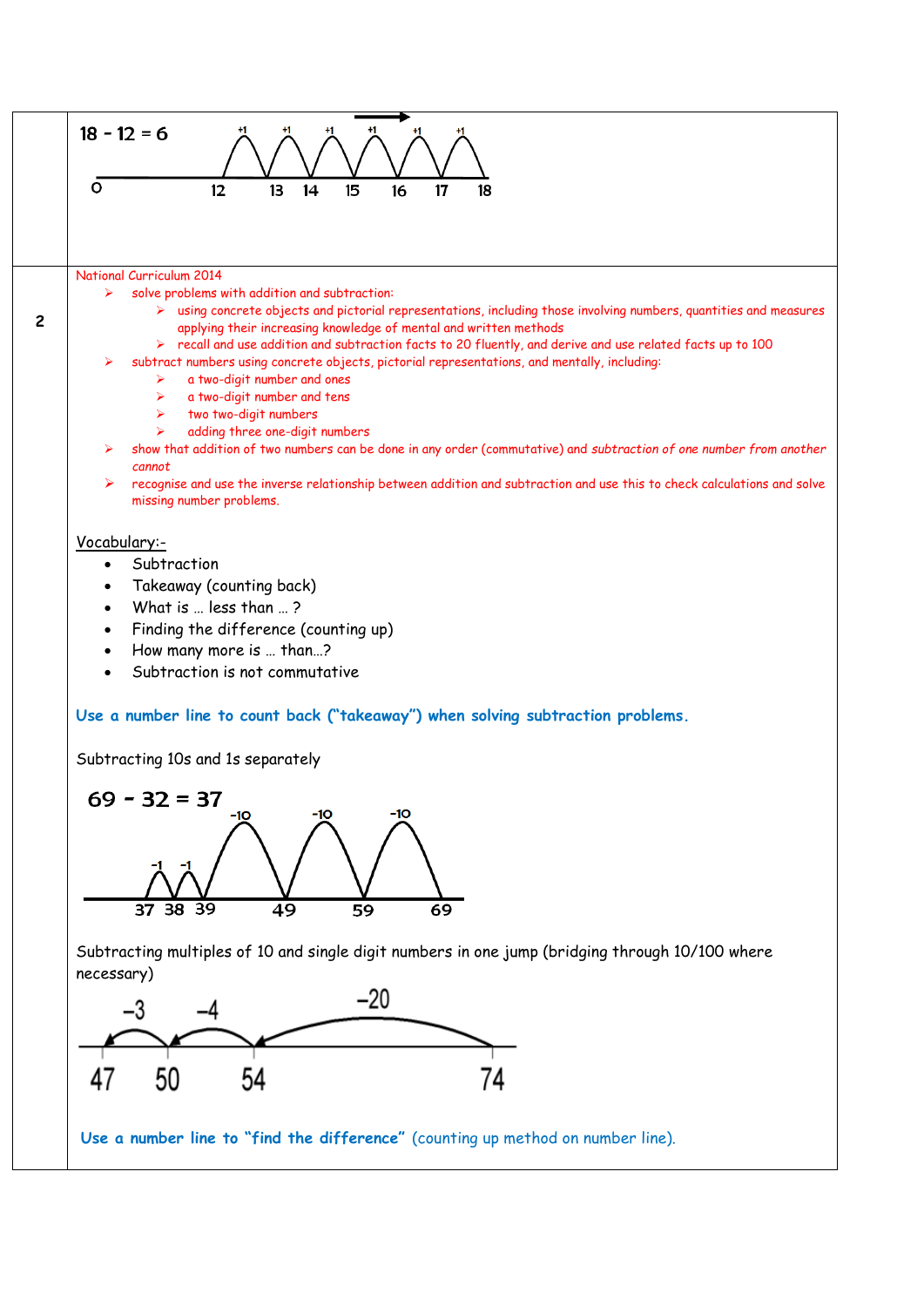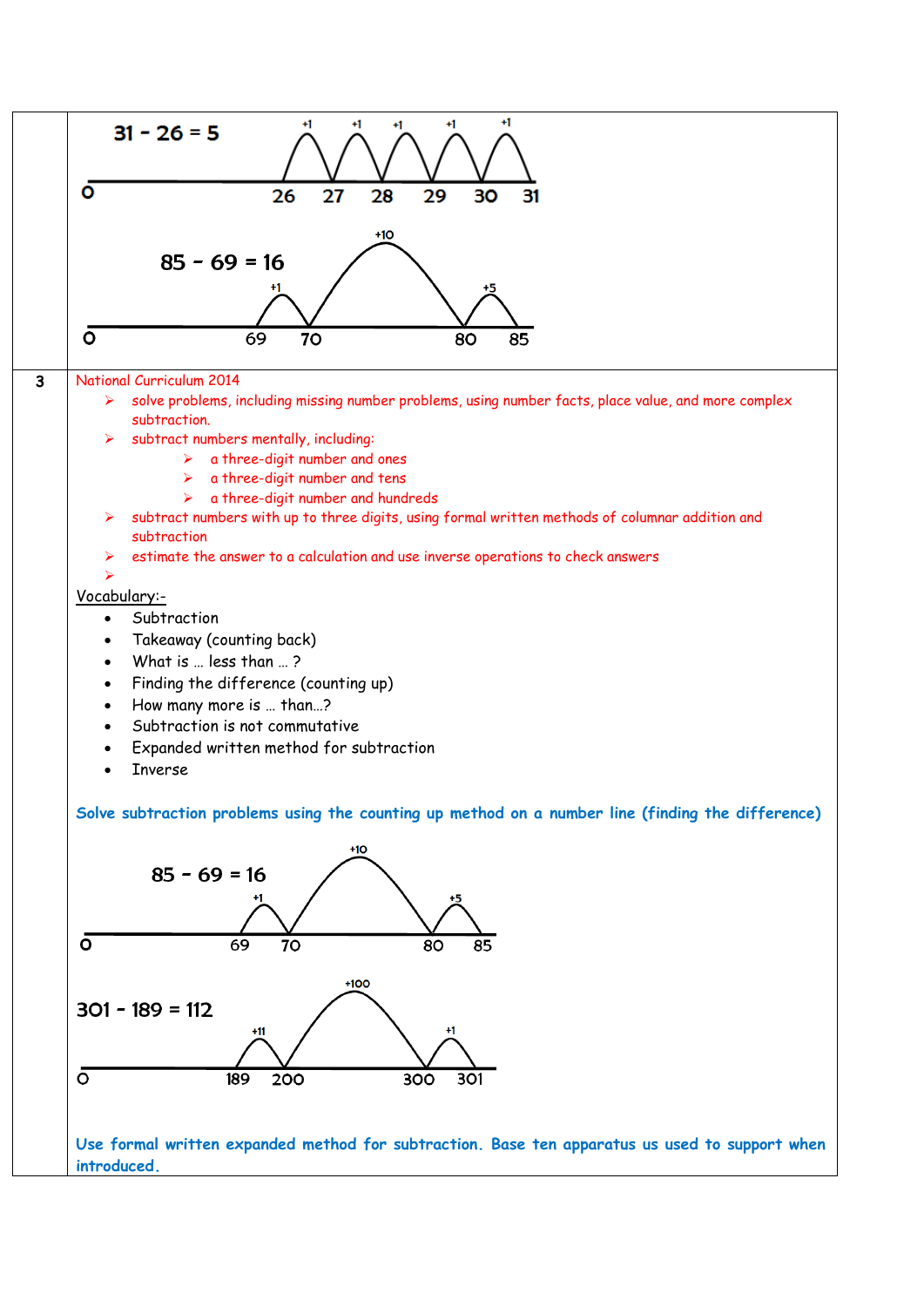| 300                                                                                                                             |
|---------------------------------------------------------------------------------------------------------------------------------|
| <b>400 150</b><br>7<br>9<br>80                                                                                                  |
| $\overline{\mathbf{5}}$<br>200 60<br>50<br>$\overline{7}$                                                                       |
| $\mathbf{2}$<br>100<br>90                                                                                                       |
|                                                                                                                                 |
| Counting back is still used when subtracting a small number (e.g. 234 - 12) and where appropriate when<br>calculating mentally. |
| <b>National Curriculum 2014</b>                                                                                                 |
| subtract numbers with up to 4 digits using the formal written method of columnar subtraction where<br>➤<br>appropriate          |
| $\triangleright$ estimate and use inverse operations to check answers to a calculation                                          |
| solve addition and subtraction two-step problems in contexts, deciding which operations and methods to<br>≻<br>use and why.     |
| Vocabulary:-                                                                                                                    |
| Subtraction<br>$\bullet$<br>Takeaway (counting back)<br>$\bullet$                                                               |
| What is  less than ?<br>$\bullet$                                                                                               |
| Finding the difference (counting up)<br>$\bullet$                                                                               |
| How many more is  than?<br>$\bullet$                                                                                            |
| Subtraction is not commutative<br>$\bullet$<br>Exchanging<br>$\bullet$                                                          |
| Expanded written method for subtraction                                                                                         |
| <b>Inverse</b>                                                                                                                  |
| Use formal written expanded method for subtraction. Base ten apparatus us used to support when                                  |
| introduced, including exchanging.                                                                                               |
|                                                                                                                                 |
| 300                                                                                                                             |
| 70<br><b>TOQ 150</b><br>7                                                                                                       |
| $-200$<br>$\overline{\mathbf{5}}$<br>60<br>6<br>40                                                                              |
| $\mathbf{2}$<br>100<br>90                                                                                                       |
|                                                                                                                                 |
| Use formal written expanded method for subtraction, when expanded method for subtraction has<br>been mastered.                  |
|                                                                                                                                 |
|                                                                                                                                 |
| 245                                                                                                                             |
| 127                                                                                                                             |
|                                                                                                                                 |
| 118                                                                                                                             |
|                                                                                                                                 |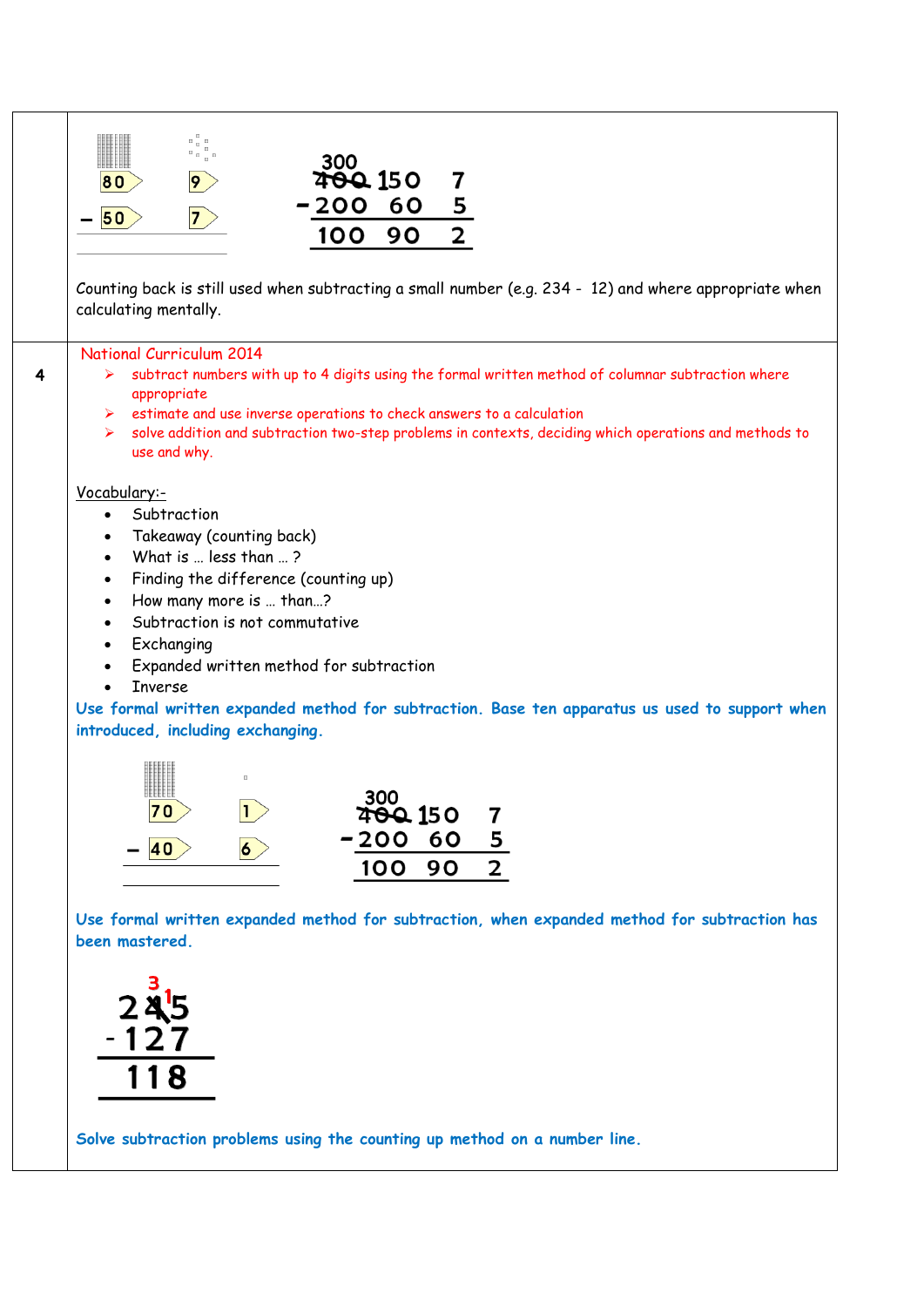

National Curriculum 2014

- $\triangleright$  subtract whole numbers with more than 4 digits, including using formal written method (columnar subtraction)
- subtract numbers mentally with increasingly large numbers
- use rounding to check answers to calculations and determine, in the context of a problem, levels of accuracy
- solve addition and subtraction multi-step problems in contexts, deciding which operations and methods to use and why.

## ➤

**5**

- Vocabulary:- • Subtraction
	- Compact written method for subtraction
	- Finding the difference, how many more, how many fewer

**Use compact formal written method for subtraction, including for decimals (Some children will still use expanded written (lower ability).**



**Solve subtraction problems by 'finding the difference' using the counting up method.**

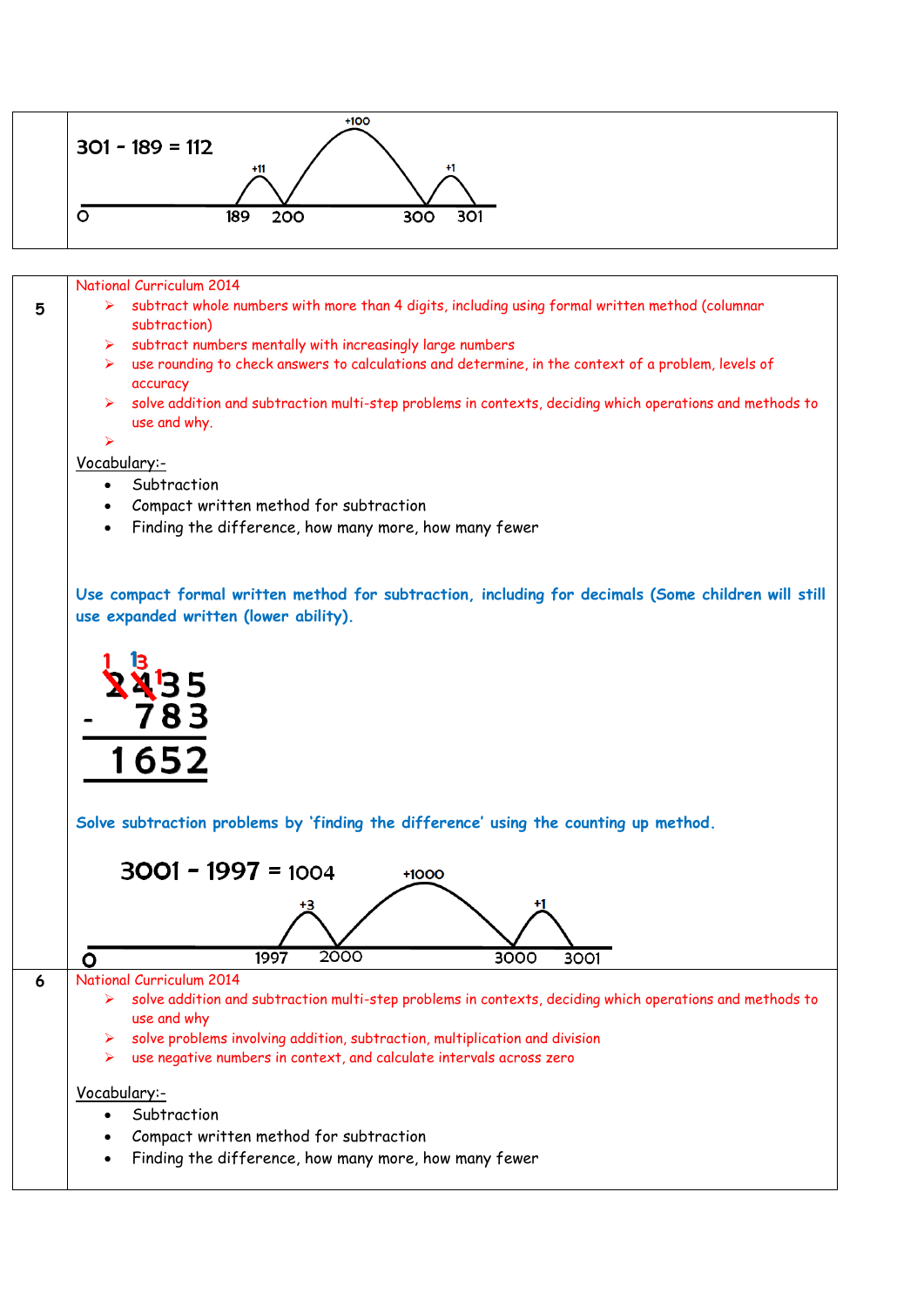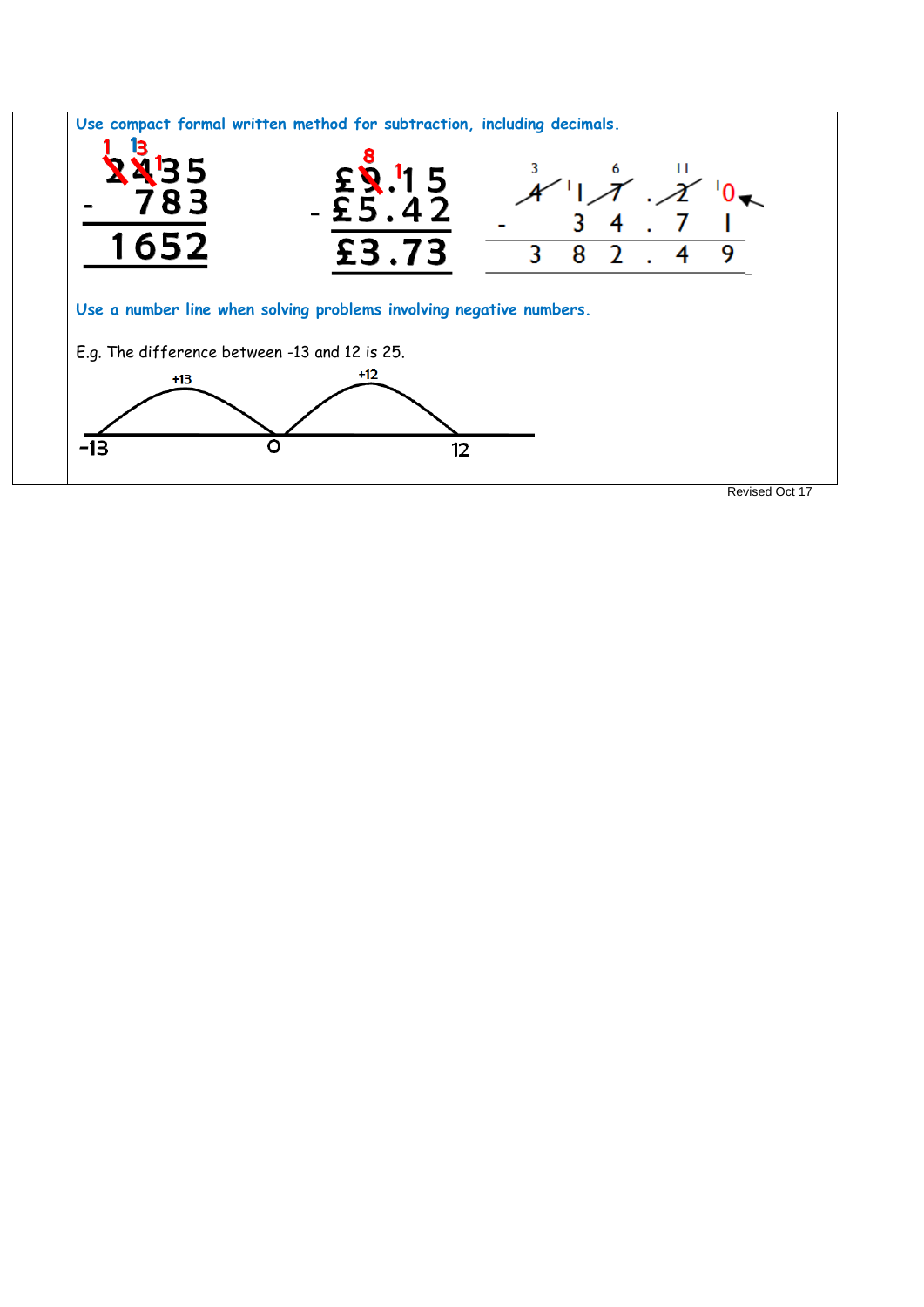St Anne's Calculation Policy - Multiplication 2017

|              | Red= NC 2014<br><b>Blue= St Annes</b>                                                                                                                                             |  |  |  |  |  |  |  |  |  |
|--------------|-----------------------------------------------------------------------------------------------------------------------------------------------------------------------------------|--|--|--|--|--|--|--|--|--|
| Year         | What will multiplication look like?                                                                                                                                               |  |  |  |  |  |  |  |  |  |
|              |                                                                                                                                                                                   |  |  |  |  |  |  |  |  |  |
|              | Jumping along a number line in steps of                                                                                                                                           |  |  |  |  |  |  |  |  |  |
| $\mathsf{R}$ | Look at patterns/ counting in 1's, 2's, 10's                                                                                                                                      |  |  |  |  |  |  |  |  |  |
|              | • Grouping objects - counting groups of the same size.                                                                                                                            |  |  |  |  |  |  |  |  |  |
|              |                                                                                                                                                                                   |  |  |  |  |  |  |  |  |  |
| $\mathbf 1$  | Multiplication in practical context                                                                                                                                               |  |  |  |  |  |  |  |  |  |
|              | National Curriculum 2014-solve one-step problems involving multiplication and division, by                                                                                        |  |  |  |  |  |  |  |  |  |
|              | calculating the answer using concrete objects, pictorial representations and arrays with the                                                                                      |  |  |  |  |  |  |  |  |  |
|              | support of the teacher.                                                                                                                                                           |  |  |  |  |  |  |  |  |  |
|              |                                                                                                                                                                                   |  |  |  |  |  |  |  |  |  |
|              | Vocabulary:-<br>• Doubling-all numbers to to $10 (x 2)$ ;                                                                                                                         |  |  |  |  |  |  |  |  |  |
|              | • Grouping-counting in groups of 2, 5, and 10.                                                                                                                                    |  |  |  |  |  |  |  |  |  |
|              | • Repeated addition-Pictorial representation of repeated addition eg 5+5+5                                                                                                        |  |  |  |  |  |  |  |  |  |
|              |                                                                                                                                                                                   |  |  |  |  |  |  |  |  |  |
|              | Show the groups in pictures of rows and columns (arrays)                                                                                                                          |  |  |  |  |  |  |  |  |  |
|              |                                                                                                                                                                                   |  |  |  |  |  |  |  |  |  |
|              | 88888                                                                                                                                                                             |  |  |  |  |  |  |  |  |  |
|              | Eq. 6                                                                                                                                                                             |  |  |  |  |  |  |  |  |  |
|              | 3 rows of 2                                                                                                                                                                       |  |  |  |  |  |  |  |  |  |
|              | 2 columns of 3<br>or                                                                                                                                                              |  |  |  |  |  |  |  |  |  |
|              | Representing multiplication using arrays and Repeated addition                                                                                                                    |  |  |  |  |  |  |  |  |  |
| $\mathbf{2}$ | Recall and use multiplication and division facts for the 2, 5 and 10 multiplication tables,                                                                                       |  |  |  |  |  |  |  |  |  |
|              | including recognising odd and even numbers                                                                                                                                        |  |  |  |  |  |  |  |  |  |
|              | Calculate mathematical statements for multiplication and division within the multiplication<br>$\bullet$                                                                          |  |  |  |  |  |  |  |  |  |
|              | tables and write them using the multiplication $(x)$ and equals $(=)$ signs.                                                                                                      |  |  |  |  |  |  |  |  |  |
|              | Show that multiplication of two numbers can be done in any order (commutative)<br>$\bullet$                                                                                       |  |  |  |  |  |  |  |  |  |
|              | Solve problems involving multiplication and division, using materials, arrays, repeated<br>$\bullet$                                                                              |  |  |  |  |  |  |  |  |  |
|              | addition, mental methods, and multiplication facts, including problems in contexts                                                                                                |  |  |  |  |  |  |  |  |  |
|              |                                                                                                                                                                                   |  |  |  |  |  |  |  |  |  |
|              | Vocabulary:-<br>Doubles, multiply, groups of, lots of etc.<br>$\bullet$                                                                                                           |  |  |  |  |  |  |  |  |  |
|              | Multiplication tables- 2, 5, 10                                                                                                                                                   |  |  |  |  |  |  |  |  |  |
|              | • Place value $(x10)$                                                                                                                                                             |  |  |  |  |  |  |  |  |  |
|              | Clock face (x5)                                                                                                                                                                   |  |  |  |  |  |  |  |  |  |
|              | Commutativity (2 $\times$ 5= 5 $\times$ 2)                                                                                                                                        |  |  |  |  |  |  |  |  |  |
|              | Arrays                                                                                                                                                                            |  |  |  |  |  |  |  |  |  |
|              | Repeated addition                                                                                                                                                                 |  |  |  |  |  |  |  |  |  |
|              |                                                                                                                                                                                   |  |  |  |  |  |  |  |  |  |
|              | Use of arrays/ repeated addition to solve simple problems                                                                                                                         |  |  |  |  |  |  |  |  |  |
|              | $\bigcirc$ $\bigcirc$ $\bigcirc$ $\bigcirc$                                                                                                                                       |  |  |  |  |  |  |  |  |  |
|              | $4 \times 5 = 20$                                                                                                                                                                 |  |  |  |  |  |  |  |  |  |
|              | $\left( \begin{array}{c} \end{array} \right) \left( \begin{array}{c} \end{array} \right) \left( \begin{array}{c} \end{array} \right) \left( \begin{array}{c} \end{array} \right)$ |  |  |  |  |  |  |  |  |  |
|              | $5 \times 4 = 20$                                                                                                                                                                 |  |  |  |  |  |  |  |  |  |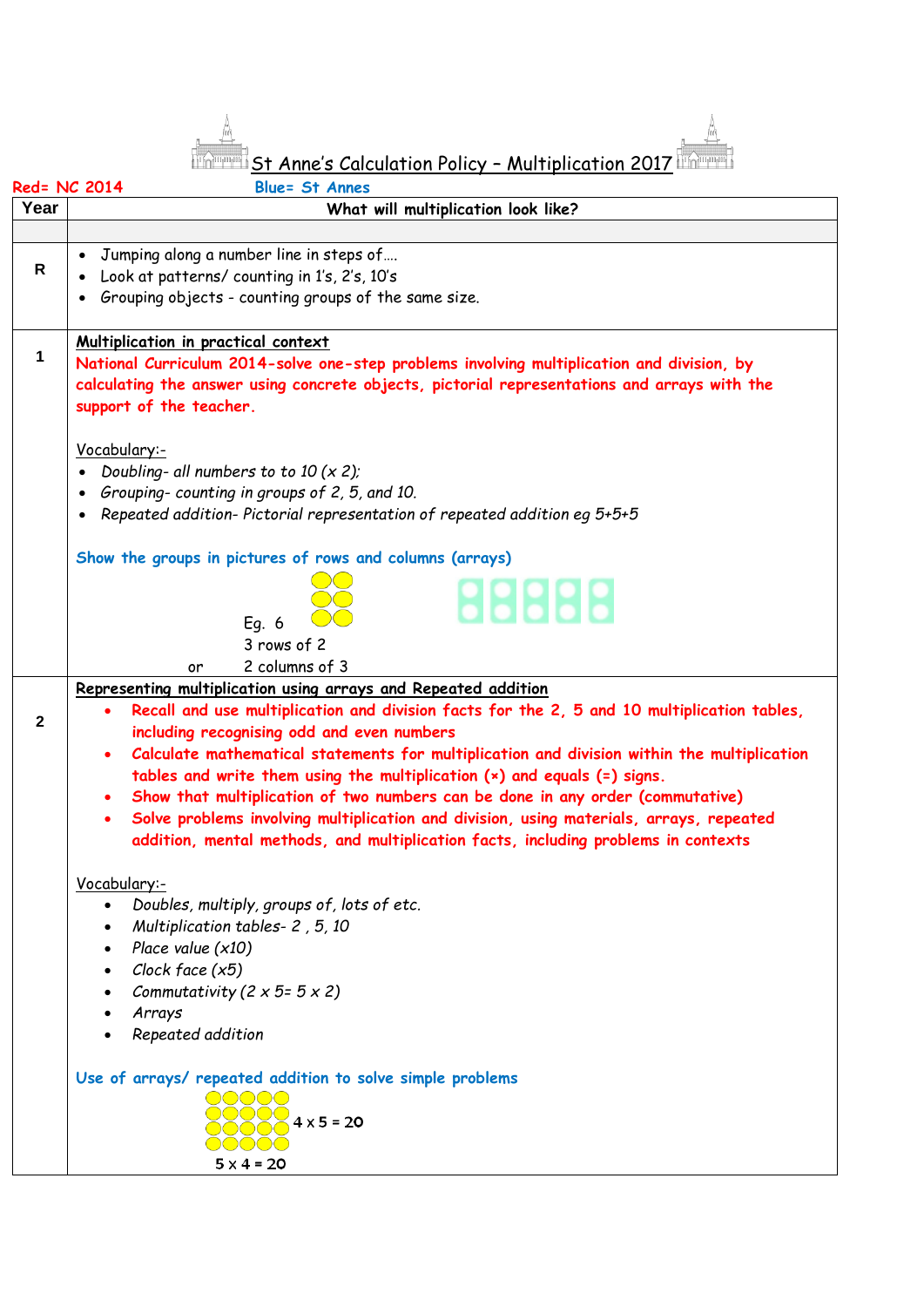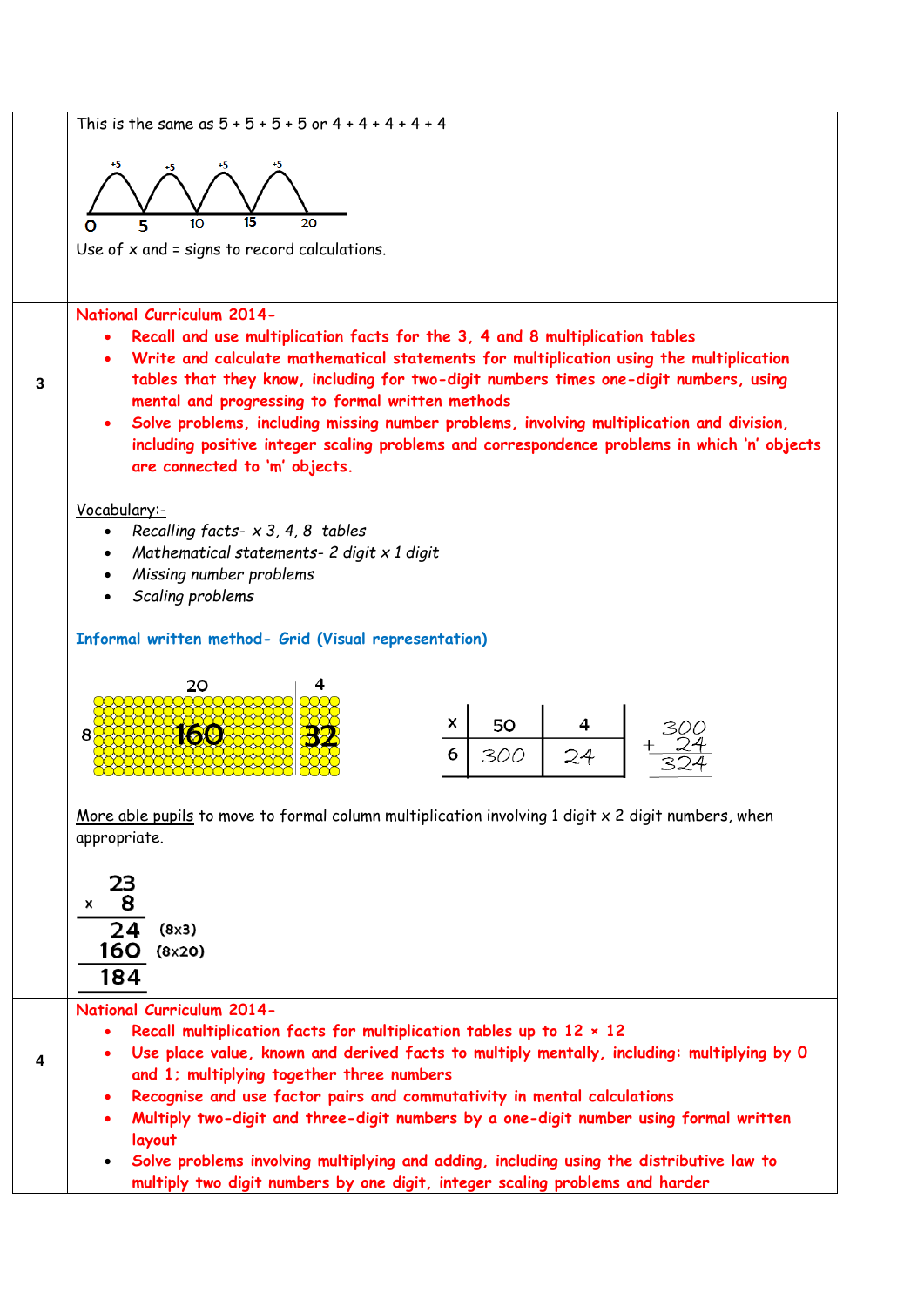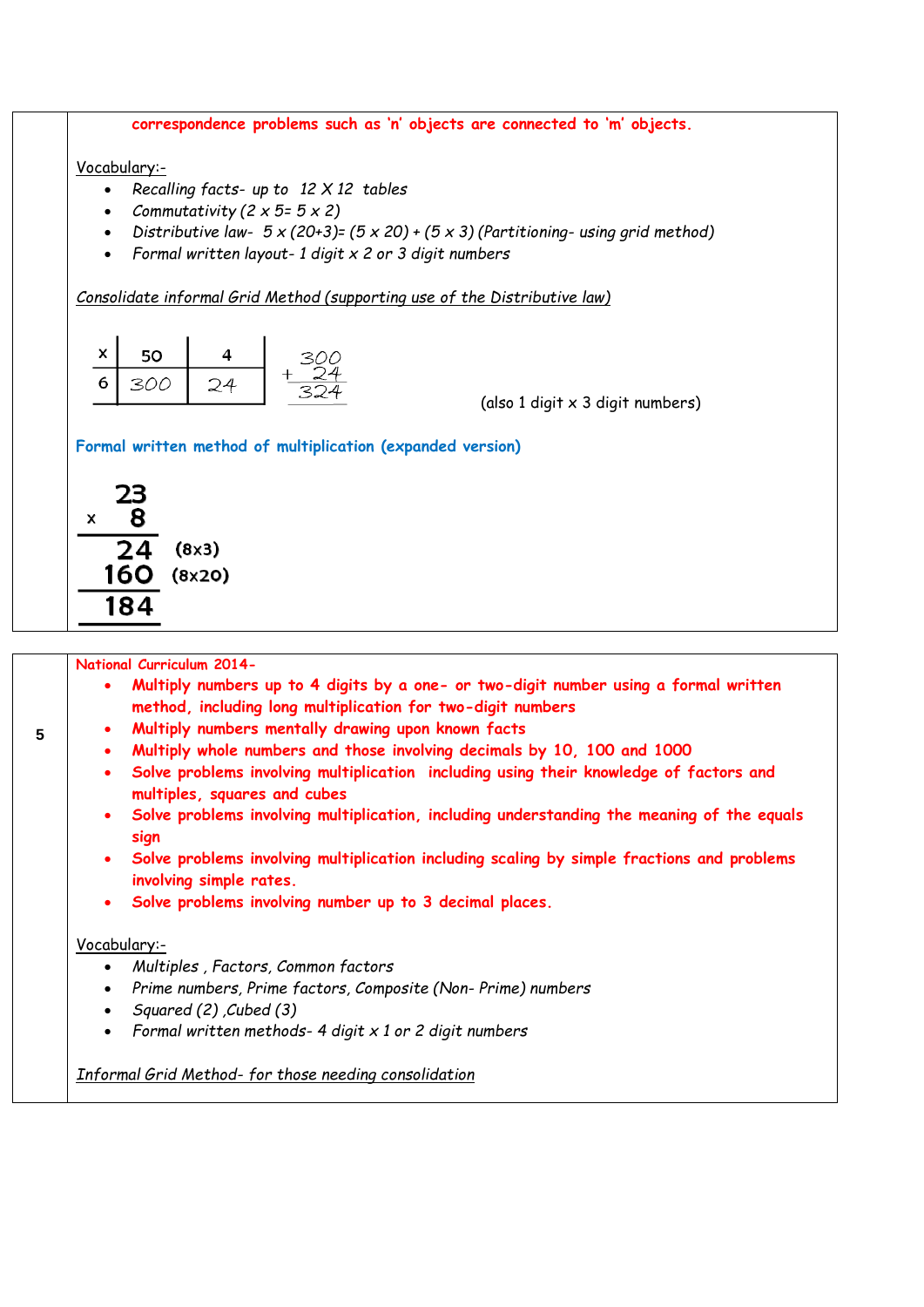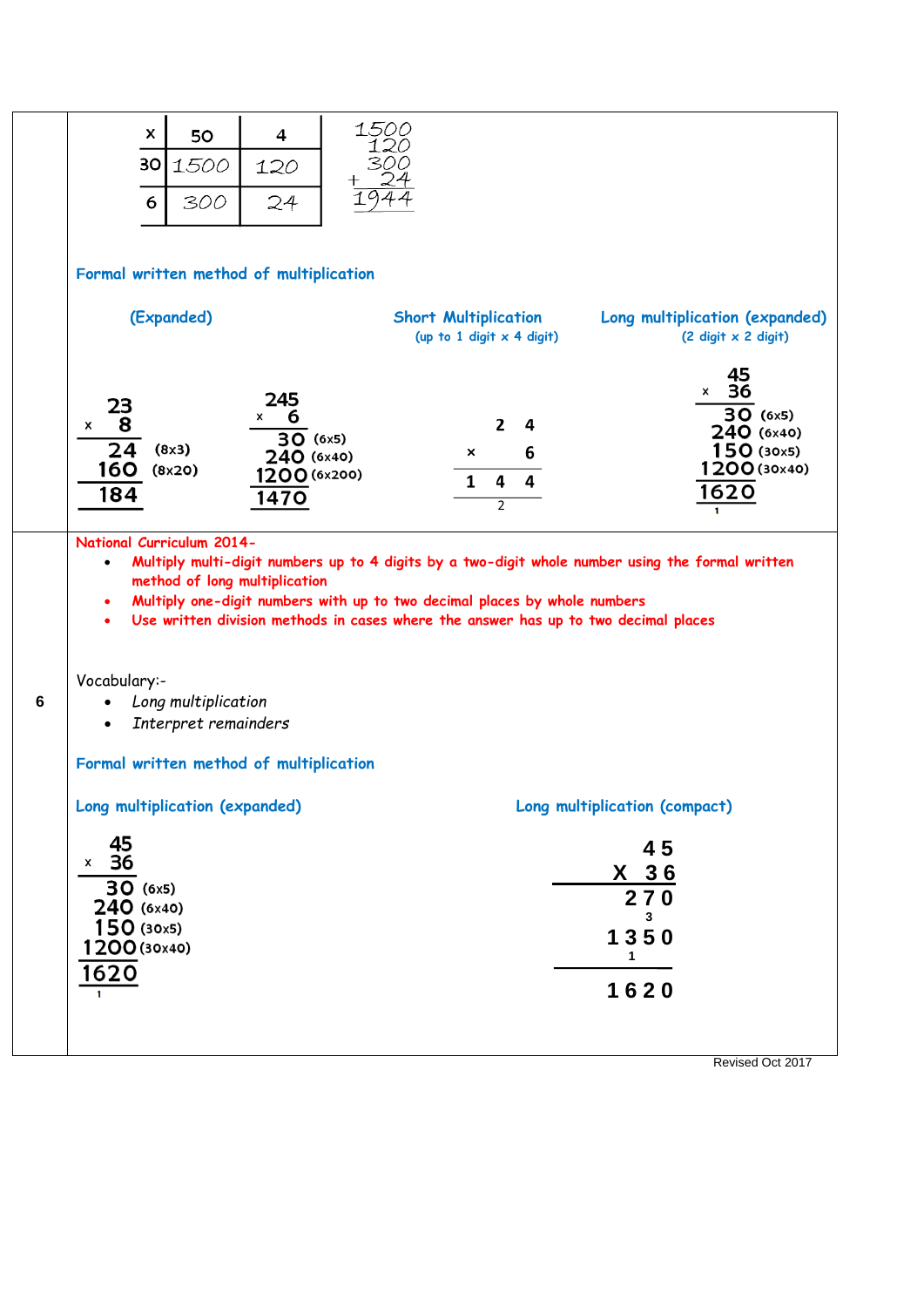

|              | Red= NC 2014<br><b>Blue= St Annes</b>                                                                                                                                                            |  |  |  |  |  |  |  |
|--------------|--------------------------------------------------------------------------------------------------------------------------------------------------------------------------------------------------|--|--|--|--|--|--|--|
| Year         | What will division look like?                                                                                                                                                                    |  |  |  |  |  |  |  |
|              |                                                                                                                                                                                                  |  |  |  |  |  |  |  |
|              | Sharing objects into equal groups and count how many in each group, such as 10 biscuits on two plates.                                                                                           |  |  |  |  |  |  |  |
| $\mathsf{R}$ | Grouping objects                                                                                                                                                                                 |  |  |  |  |  |  |  |
|              | Link with the pictures for multiplication                                                                                                                                                        |  |  |  |  |  |  |  |
|              | * * *<br>Eg                                                                                                                                                                                      |  |  |  |  |  |  |  |
|              | * * *                                                                                                                                                                                            |  |  |  |  |  |  |  |
|              | 6 counters in three rows is 2                                                                                                                                                                    |  |  |  |  |  |  |  |
|              | 6 counters in two rows is 3                                                                                                                                                                      |  |  |  |  |  |  |  |
|              |                                                                                                                                                                                                  |  |  |  |  |  |  |  |
|              | National Curriculum 2014- Solve one-step problems involving division, by calculating the answer using<br>concrete objects, pictorial representations and arrays with the support of the teacher. |  |  |  |  |  |  |  |
|              |                                                                                                                                                                                                  |  |  |  |  |  |  |  |
| 1            |                                                                                                                                                                                                  |  |  |  |  |  |  |  |
|              | Vocabulary:-                                                                                                                                                                                     |  |  |  |  |  |  |  |
|              | Sharing<br>Grouping<br>$\bullet$                                                                                                                                                                 |  |  |  |  |  |  |  |
|              |                                                                                                                                                                                                  |  |  |  |  |  |  |  |
|              | Solve practical problems that involve sharing into equal groups and grouping.                                                                                                                    |  |  |  |  |  |  |  |
|              |                                                                                                                                                                                                  |  |  |  |  |  |  |  |
|              | Division - Equal Sharing Structure                                                                                                                                                               |  |  |  |  |  |  |  |
|              | Children should be given plenty of practical experience of equal sharing.                                                                                                                        |  |  |  |  |  |  |  |
|              |                                                                                                                                                                                                  |  |  |  |  |  |  |  |
|              | E.g. How many balloons would each person have if we shared them equally?                                                                                                                         |  |  |  |  |  |  |  |
|              | $15 \div 5 = 3$ each                                                                                                                                                                             |  |  |  |  |  |  |  |
|              |                                                                                                                                                                                                  |  |  |  |  |  |  |  |
|              | ,,,,,,,,,,,,,,,,                                                                                                                                                                                 |  |  |  |  |  |  |  |
|              | ıll.                                                                                                                                                                                             |  |  |  |  |  |  |  |
|              |                                                                                                                                                                                                  |  |  |  |  |  |  |  |
|              | $\overline{O}$<br>69<br>00 <sub>c</sub>                                                                                                                                                          |  |  |  |  |  |  |  |
|              |                                                                                                                                                                                                  |  |  |  |  |  |  |  |
|              |                                                                                                                                                                                                  |  |  |  |  |  |  |  |
|              | Division - Grouping                                                                                                                                                                              |  |  |  |  |  |  |  |
|              |                                                                                                                                                                                                  |  |  |  |  |  |  |  |
|              |                                                                                                                                                                                                  |  |  |  |  |  |  |  |
|              |                                                                                                                                                                                                  |  |  |  |  |  |  |  |
|              | E.g. How many groups of 3 marbles are there in a set of 15?                                                                                                                                      |  |  |  |  |  |  |  |
|              |                                                                                                                                                                                                  |  |  |  |  |  |  |  |
|              |                                                                                                                                                                                                  |  |  |  |  |  |  |  |
|              | $\sqrt{\frac{2}{3}}$ 15 $15 \div 3 = 5$<br>How many 3s<br>in 15?                                                                                                                                 |  |  |  |  |  |  |  |
|              |                                                                                                                                                                                                  |  |  |  |  |  |  |  |
|              |                                                                                                                                                                                                  |  |  |  |  |  |  |  |
|              |                                                                                                                                                                                                  |  |  |  |  |  |  |  |
|              | Use of pictures, concrete apparatus, 100 square (counting back) or number tracks/lines, to solve problems.                                                                                       |  |  |  |  |  |  |  |
|              |                                                                                                                                                                                                  |  |  |  |  |  |  |  |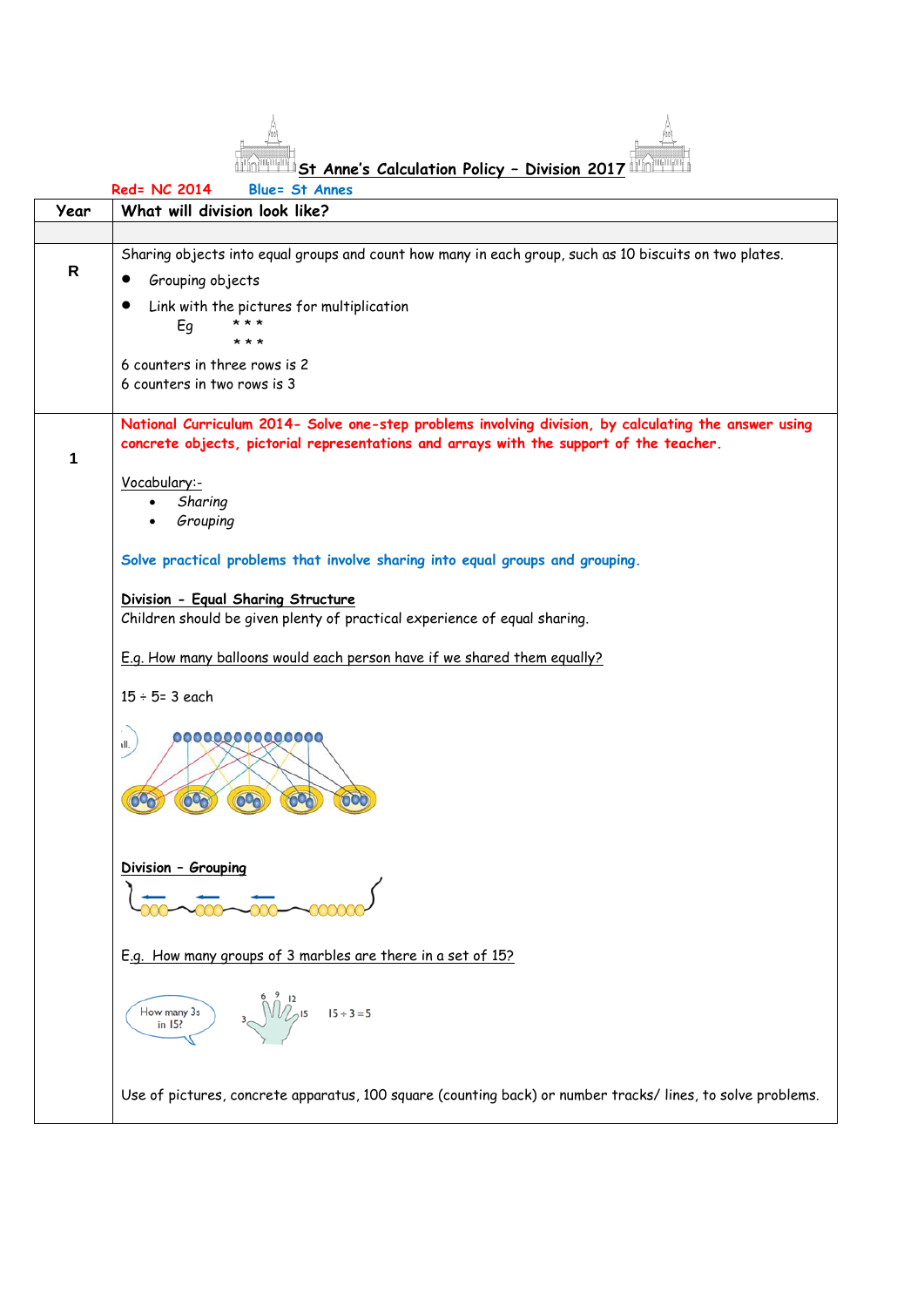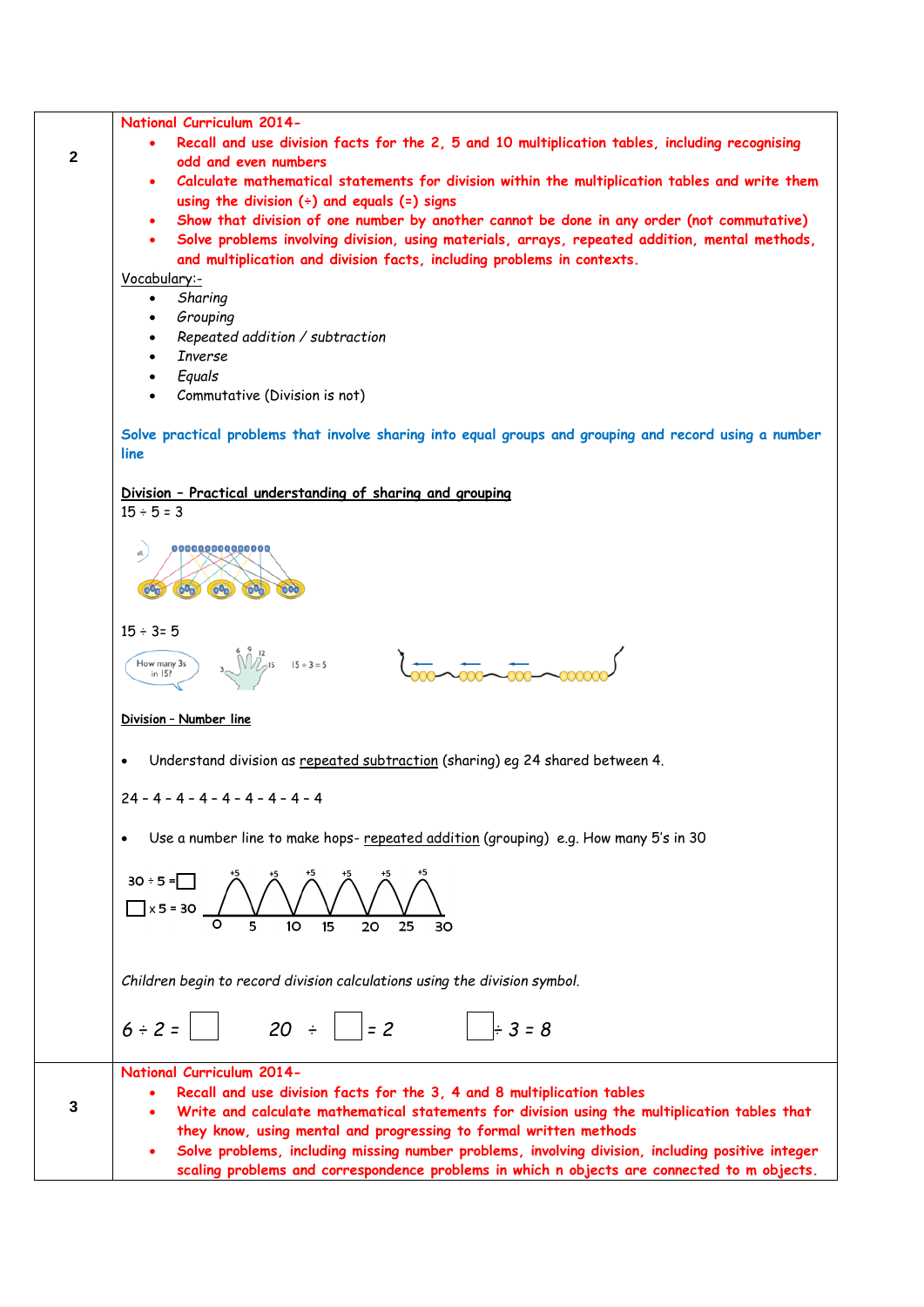